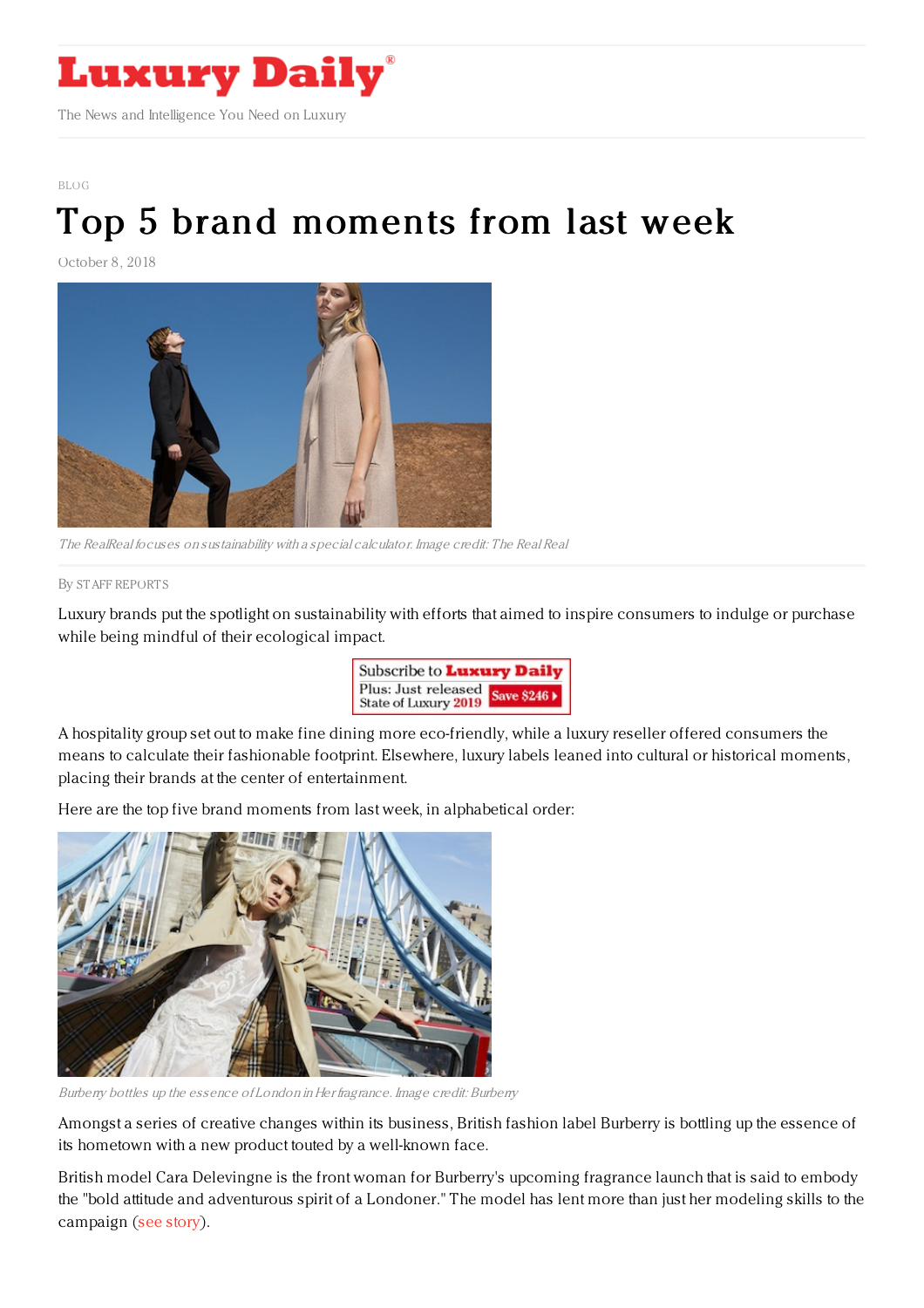

Johnnie Walker releases its coveted White Walker edition. Image credit:Johnnie Walker

Scottish whisky distiller Johnnie Walker is helping winter come early with a special series of scotch flavors that leverages the conclusion of a popular television series.

The scotch producer has now released its White Walker edition, inspired by the HBO series "Game of Thrones," which has an almost cult-like following. The bottle is the first of many in the partnership and has spurred significant buzz on social media after the release of its advertising campaign, playing into Johnnie Walker's plans (see [story](https://www.luxurydaily.com/johnnie-walker-taps-into-fan-frenzy-with-a-special-edition-series/)).



The Omega Speedmaster is featured in the film First Man. Image credit: Omega

Swiss watchmaker Omega is shooting for the moon in a big-screen partnership that exhibits its history with the United States.

Omega will be featured in the upcoming film "First Man," debuting Oct. 12, which depicts the story of the first man to walk on the moon. Within the film the Omega Speedmaster is shown on the arm of Neil Armstrong, in congruent with U.S. hi[story](https://www.luxurydaily.com/omegas-ties-to-us-history-represented-in-new-film/) in which the watch was selected as the "First Qualified for all Manned Space Missions" (see story).



Image credit: Relais et Chteaux

Hospitality group Relais & Chteaux is participating in the international Menu For Change program in an effort to highlight how high-end restaurants can fight global warming.

Enjoying authentic cuisine is becoming an integral part of affluents' travel experiences. A growing number of hospitality brands are showcasing their culinary offerings while emphasizing growing [sustainability](https://www.luxurydaily.com/relais-chateaux-serves-up-environmental-awareness-in-international-initiative/) efforts (see